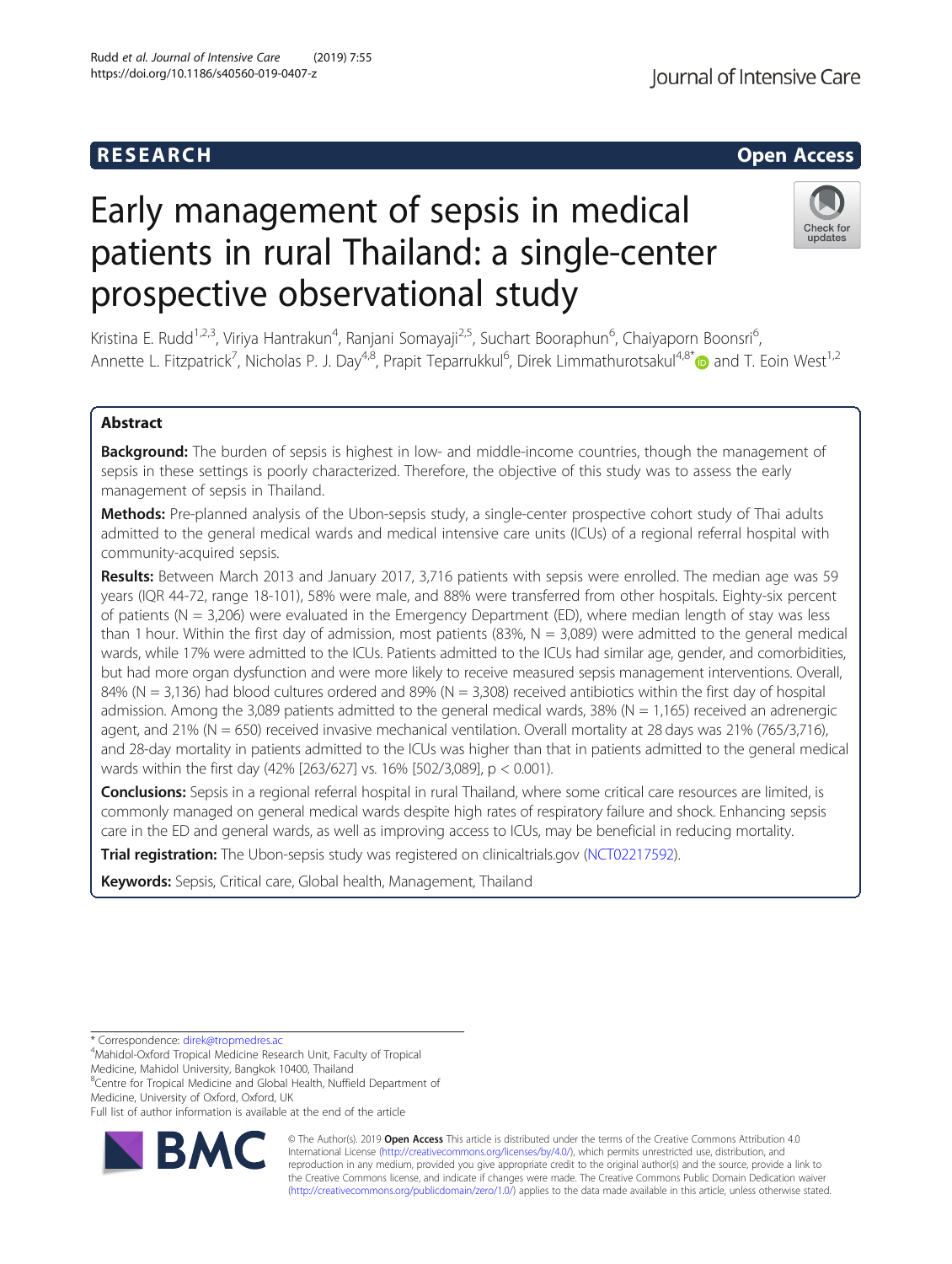# Background

Sepsis, the dysregulated host response to infection that results in life-threatening organ dysfunction [\[1\]](#page-6-0), is a global problem. Over 19 million cases of sepsis (formerly severe sepsis) and five million sepsis-related deaths are estimated to occur worldwide each year [\[2\]](#page-6-0). Although data are incomplete, the burden of sepsis is particularly high in resource-limited settings such as low- and middle-income countries (LMICs) [\[3](#page-6-0)]. It is therefore critical to better characterize sepsis in such environments.

Optimal emergency management of sepsis is evolving, and current evidence-based recommendations emphasize early sepsis recognition and initiation of antimicrobial therapies, and provision of necessary organ support [[4](#page-6-0)]. While sepsis outcomes have been improving in recent years, perhaps due to increased clinical awareness [[5,](#page-6-0) [6](#page-6-0)], the optimal approach to management remains unclear [[7](#page-6-0)– [10](#page-6-0)]. However, as most studies of sepsis management have been conducted in high-income countries, the applicability of these results to settings in low- or middle-income countries (LMICs) is uncertain.

There may be important differences in how and where patients with sepsis are managed in some LMIC settings. For example, Emergency Department (ED) capabilities and access to intensive care units (ICUs) may be restricted. Oxygen, antimicrobials, intravenous fluids, and vasoactive agents may not be available, or may be available in limited quantities. To better characterize sepsis care in a middle-income country setting, we analyzed the initial management of patients with community-acquired sepsis enrolled in the Ubon-sepsis study, a large prospective cohort study of Thai adults admitted to a tertiary referral hospital in rural Thailand [\[11](#page-6-0)].

#### Methods

The Ubon-sepsis study was conducted in full compliance with the principles of good clinical practice and the ethical principles of the Declaration of Helsinki. The study protocol and related documents were approved by Sunpasitthiprasong Hospital Ethics Committee (039/2556), the Ethics Committee of the Faculty of Tropical Medicine of Mahidol University (MUTM2012-024-01), the University of Washington Division of Human Subjects (Institutional Review Board approval 42988), and the Oxford Tropical Research Ethics Committee of the University of Oxford (OXTREC172-12). The study is registered on clinicaltrials.gov (NCT02217592).

#### Study design and study site

This is a pre-planned analysis of the Ubon-sepsis study, a prospective observational study of community-acquired sepsis at Sunpasitthiprasong Hospital, Ubon Ratchathani, Thailand, from March 2013 to January 2017 [[11\]](#page-6-0). Sunpasitthiprasong Hospital is a public tertiary-care hospital with 1200 non-ICU beds and 220 ICU beds, serving a catchment area of 1.8 million people. Severely ill patients presenting to district hospitals are often referred to Sunpasitthiprasong Hospital, which is equipped with microbiology facilities and specialty physicians.

#### Study participants

The study prospectively enrolled patients  $\geq 18$  years old who were admitted to the general medical wards or the medical ICUs with a primary diagnosis of infection made by the attending physician, were within 24 h of admission to the study hospital, and had at least three Surviving Sepsis Campaign criteria for sepsis documented in the medical record (Additional file [1](#page-6-0): Table S1) [[12\]](#page-7-0). We excluded patients who were diagnosed with hospitalacquired infections, had a previous hospitalization within the past 30 days, or were transferred from other hospitals with a total duration of hospitalization > 72 h. Patients under the age of 18 are admitted to separate pediatric wards and pediatric ICUs. Patients who have a primary diagnosis that is anticipated to require surgical intervention or who have undergone surgery during the present hospitalization are generally admitted to separate surgical wards and surgical ICUs.

Research nurses sequentially screened all medical patients by reviewing admission logs in the ED, medical wards, and medical ICUs. In addition, ED staff notified the study team directly about potentially eligible patients. Eligibility for the study was determined exclusively from data documented in the medical chart. For this analysis, we evaluated patients with sepsis, defined as infection plus the presence of organ dysfunction as per sepsis-3 guidelines [[1\]](#page-6-0). Organ dysfunction was determined by a modified sequential (sepsis-related) organ failure assessment (SOFA) score, as previously described [[11](#page-6-0)].

#### Patient assessments

After enrollment, each patient was evaluated by the study team using four point-of-care assessments: a whole blood lactate rapid diagnostic test (RDT) (Lactate Pro 2, Arkray Global Business Inc., Australia), a whole blood glucose RDT (ACCU-CHECK Performa, Roche Diagnostic, Germany), pulse oximetry (Nellcor N-65, Covidien plc., Ireland), and Glasgow Coma Scale (GCS). The study did not involve any clinical interventions, and all treatment was provided by the medical teams. Mortality at 28 days after enrollment was evaluated via telephone contact if subjects were no longer hospitalized and had been discharged alive.

#### Statistical analysis

Data were summarized with medians and interquartile ranges (IQR) for continuous measures, and proportions for discrete measures. IQR are presented in terms of 25th and 75th percentiles. Continuous variables and proportions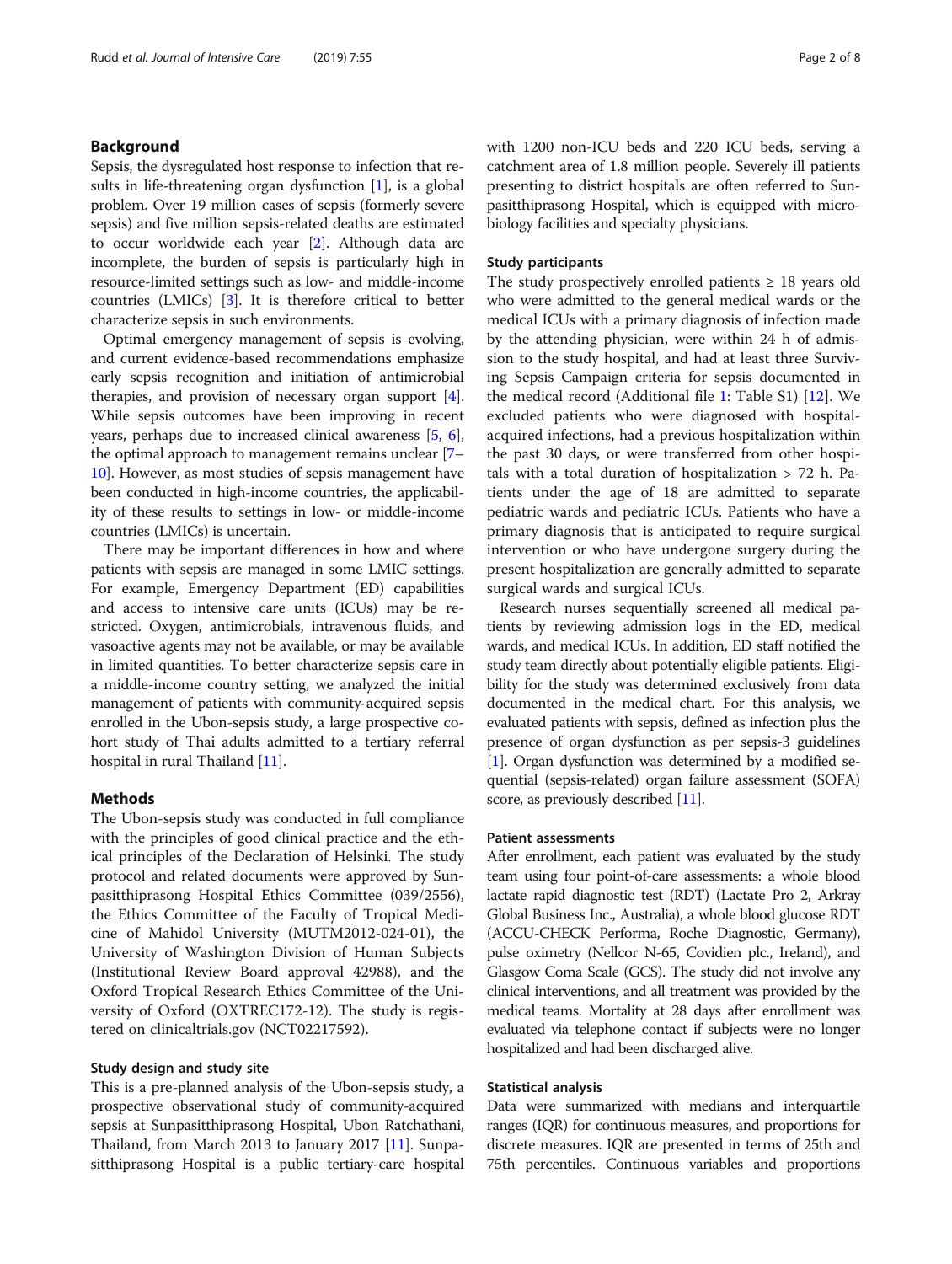were compared between groups using Mann-Whitney U tests and chi-square tests, respectively. Fisher's exact test was used when any cell had a value less than 10. We assessed the association between clinical characteristics up to the time of study enrollment and admission to the ICUs using a multivariable logistic regression model. Covariates in the models, chosen a priori, included age, sex, presence of at least one comorbidity, pulse oximetry, SBP, GCS score, creatinine, bilirubin, platelets, presence of respiratory failure, receipt of adrenergic agent, transfer from ED or inpatient status at another medical facility, and nighttime admission. We performed a Kaplan-Meier analysis to assess 28-day survival by admitting location. All analyses were performed using Stata version 15.1 (StataCorp, College Station, TX, USA).

# Results

#### Baseline characteristics

The Ubon-sepsis study enrolled 5001 patients from March 2013 to January 2017. Twelve patients were lost to follow-up and were excluded from analysis. Three thousand seven hundred and sixteen (74%) met the definition of sepsis at the time of study enrollment, exhibiting organ dysfunction as described above, and were retained for further study [\[11](#page-6-0)]. Median age was 59 years (IQR 44–72, range 18–101) and 2139 (58%) were male (Table 1). Half of patients ( $N = 1844$ ) had a pre-existing medical condition, most commonly hypertension  $(N =$ 935, 25%). Up to the time of study enrollment, the median lowest recorded systolic blood pressure (SBP) was 90 mm Hg (IQR 73–103) and low oxygen saturation (SpO2 < 92%) was observed in 794 (21%) patients.

#### Prior emergency management

Of the 3716 patients with sepsis, 3264 (88%) were transferred to Sunpasitthiprasong Hospital from one of 63 referring hospitals. Of these patients, 807 (25%) had blood cultures ordered by their treating physicians and 2328 (72%) received at least one antibiotic prior to or during transfer. Ceftriaxone was the most commonly administered antibiotic ( $N = 1930, 59\%$ ). Most patients ( $N =$ 2607, 80%) received intravenous (IV) fluid at the referring facility or during transfer, and median fluid volume was 1200 mL (IQR 500–2000, range 100–7100). One thousand two hundred and twenty three (37%) patients received an IV adrenergic agent, most commonly dopamine, and 148 (5%) received mechanical ventilation.

#### Emergency Department management

Of 3716 patients with sepsis, 3206 (86%) were first evaluated in the ED, and the remainder were first evaluated in the outpatient department. Of those evaluated in the ED, 2954 (92%) were transferred from other facilities (Additional file [1](#page-6-0): Table S2 in the supplement). Among

| Table 1 Patient characteristics at enrollment |  |
|-----------------------------------------------|--|
|-----------------------------------------------|--|

| Variable                                                                               | All patients<br>$(N = 3716)$ |  |  |
|----------------------------------------------------------------------------------------|------------------------------|--|--|
| Male, n (%)                                                                            | 2139 (58%)                   |  |  |
| Age (yrs), median (IQR)                                                                | 59 (44 - 72)                 |  |  |
| Comorbidities, n (%)                                                                   | 1844 (50%)                   |  |  |
| Cancer                                                                                 | 57 (2%)                      |  |  |
| Cerebrovascular disease                                                                | 83 (2%)                      |  |  |
| Chronic kidney disease                                                                 | 515 (14%)                    |  |  |
| Diabetes mellitus                                                                      | 788 (21%)                    |  |  |
| Dyslipidemia                                                                           | 211 (6%)                     |  |  |
| Heart disease                                                                          | 224 (6%)                     |  |  |
| <b>HIV</b>                                                                             | 37 (1%)                      |  |  |
| Hypertension                                                                           | 935 (25%)                    |  |  |
| Liver disease                                                                          | 124 (3%)                     |  |  |
| Lung disease                                                                           | 292 (8%)                     |  |  |
| Lowest SpO <sub>2</sub> (%), median (IQR;<br>$N = 3710$ ) $^{a}$                       | 97 (93-98)                   |  |  |
| Lowest SBP (mm Hg), median<br>(IQR; $N = 3713$ ) <sup>a</sup>                          | 90 (73-103)                  |  |  |
| Lowest GCS $\leq$ 14, n (%; N = 3716) <sup>a</sup>                                     | 689 (19%)                    |  |  |
| Highest creatinine (mg/dL),<br>median (IQR; $N = 3670$ ) <sup>a</sup>                  | $1.6(1.0-2.9)$               |  |  |
| Highest bilirubin (mg/dL),<br>$0.8(0.4-2.0)$<br>median (IQR; $N = 2945$ ) <sup>a</sup> |                              |  |  |
| Lowest platelets (cells/µL),<br>median (IQR; $N = 3706$ )                              | 141,000 (67,000-228,000)     |  |  |

Measuring SpO2 and GCS at enrollment was part of the study protocol IQR interquartile range, HIV human immunodeficiency virus, SpO2 peripheral capillary oxygen saturation, SBP systolic blood pressure, GCS Glasgow Coma Scale

<sup>a</sup>Lowest SpO2, SBP, GCS, and platelets, and highest creatinine and bilirubin values up to the time of study enrollment are presented.  $N =$  total number of patients evaluated for those parameters up to the time of the study enrollment

patients assessed in the ED, there was no significant difference between transferred and non-transferred patients in terms of age  $(p = 0.14)$  or sex  $(p = 0.84)$ . However, transferred patients were generally sicker than nontransferred patients and were more likely to have at least one pre-existing comorbidity ( $p = 0.02$ ). Median SBP measured in the ED for transferred patients was lower than that of non-transferred patients (110 mm Hg (IQR 95–130, range 42–251) vs. 117 mm Hg (IQR 96–141, range 56–232),  $p = 0.01$ ).

Among the 3094 patients for whom hospital arrival time and ED departure time were available, the median ED length of stay was 30 min (IQR 20–45) for transferred patients and 45 min (IQR 25–75) for nontransferred patients. Of all 3206 patients evaluated in the ED, 2032 (63%) had blood cultures ordered and 2160 (67%) had at least one antibiotic prescribed. An additional 519 and 567 patients had blood cultures ordered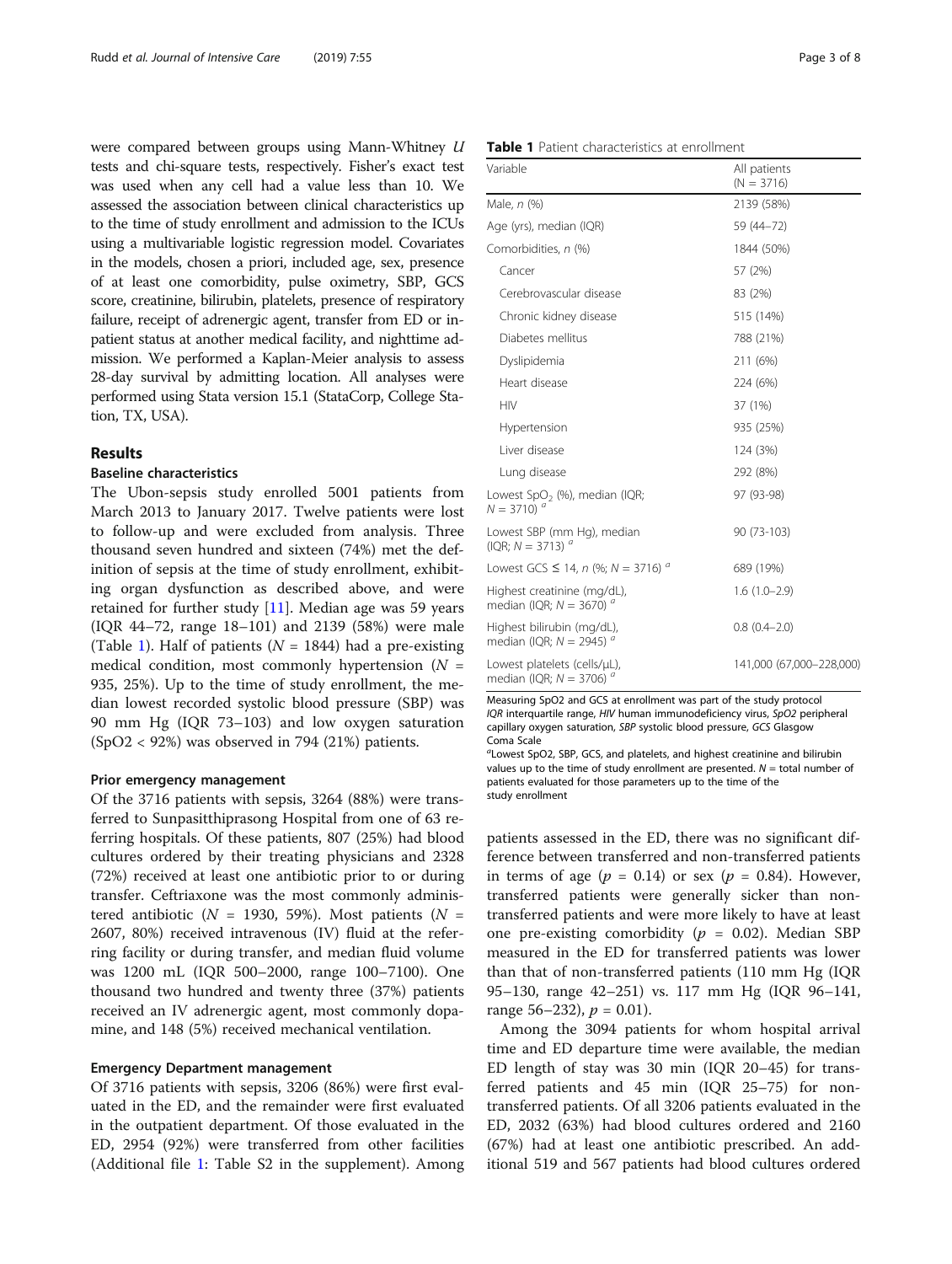and received antibiotics, respectively, prior to transfer. Therefore, a total of 2551 (80%) and 2724 (85%) patients had blood cultures and antibiotics, respectively, ordered by the end of their ED stay. Among the 2024 patients for whom hospital arrival time and antibiotic administration time at the study hospital were available, the median time from presentation to antibiotic administration was 3.2 h (IQR 1.6–5.8, range 0–32 h), indicating that most antibiotics were administered after patients left the ED. There was no difference in time to first antibiotic administration at the study hospital between patients who were or were not transferred from other facilities ( $p = 0.77$ ). However, patients who were directly admitted to the ICUs had a shorter median time from presentation to antibiotic administration than those who were directly admitted to the general medical wards (2.3 h (IQR 1.4-4.1,  $N = 174$ ) vs. 3.3 h (IQR 1.6–5.9,  $N = 1842$ ),  $p = 0.002$ ).

More transferred patients than non-transferred patients received IV crystalloid in the ED (64% (1891/2954) vs. 44% (112/252),  $p < 0.001$ ). Among 98 patients with recorded IV fluid volume received in the ED, the median fluid volume was 500 mL (IQR 400–800, range 100–2500). More transferred patients than non-transferred patients received an adrenergic agent in the ED (42% (1253/2954) vs. 7% (18/ 252),  $p < 0.001$ ); dopamine was prescribed most commonly. The proportion of patients who received mechanical ventilation in the ED was higher in transferred patients (26%, 781/2954) than in non-transferred patients (3%, 7/ 252;  $p < 0.001$ ).

# Admission ward and management during the first hospital day

Of all 3716 patients, 297 (8%) were admitted directly to the ICUs. An additional 330 patients (9%) were transferred to the ICUs within the first hospital day, with a total of 627 patients (17%) who received ICU management within the first day of admission (Additional file [1](#page-6-0): Table S3 in the supplement). Patients admitted to the ICUs during the first hospital day were more likely to receive all measured interventions, including antibiotics, blood cultures, mechanical ventilation, vasopressors, acute hemodialysis, and place-ment of a urinary catheter (Table [2;](#page-4-0) all  $p < 0.001$ ). Nonetheless, one-third (38%; 1165/3089) of patients on the general medical wards received an adrenergic agent and many (21%; 650/3089) received invasive mechanical ventilation within the first day. Seventy-three percent of patients receiving adrenergic agents were admitted to the ward rather than the ICU (1165/1606), and more patients with respiratory failure requiring invasive mechanical ventilation were admitted to the ward than to the ICUs (57%; 650/1150).

#### Outcomes

Overall mortality at 28 days was 21% (765/3716) and was higher for patients admitted to the ICUs (42%; 263/

627) than for patients admitted to the general medical wards within the first hospital day (16%; 502/3089,  $p <$ 0.001). Survival curves demonstrated that the majority of deaths in patients admitted to the ICUs occurred within a week of admission (Fig. [1](#page-4-0)). Of 627 patients admitted to the ICUs within the first day of hospitalization, 28-day mortality did not differ between those patients who were directly admitted to the ICUs versus those who were initially admitted to the general medical wards and then transferred to the ICUs (hazard ratio, 1.11 [95% CI, 0.87–1.42],  $p = 0.38$ ).

Overall hospital mortality was 8% (292/3716). The majority of patients who died after hospital discharge but within 28 days of enrollment were discharged in a moribund condition against medical advice (78%; 367/473). The median time to death for these 473 patients was less than 1 day after discharge (IQR 0–1, range 0–26).

#### Clinical characteristics associated with ICU admission

The availability of ICU beds in Sunpasitthiprasong Hospital is far exceeded by the number of sepsis patients. To assess how access to this restricted resource is allocated, we performed univariable and multivariable analysis of patient characteristics up to the time of study enrollment associated with ICU admission (Additional file [1:](#page-6-0) Table S3, Table [3](#page-5-0)). Patients admitted to the ICUs were similar to those admitted to the general medical wards with respect to age, sex, and whether they were admitted during the day or night. However, patients admitted to the ICUs were more hypoxemic, more hypotensive, had lower GCS, and had higher plasma levels of creatinine and bilirubin (all  $p <$ 0.01). They were also more likely to have respiratory failure and to be receiving an adrenergic agent (both  $p < 0.001$ ). In the multivariable model, younger age, lower SpO2, GCS  $\leq$ 14, higher creatinine, respiratory failure, use of an adrenergic agent, and transfer from another hospital were significantly associated with admission to the ICUs within the first day after study enrollment ( $p < 0.05$  for all).

# **Discussion**

This prospective observational study of adults with community-acquired sepsis at a regional Thai referral hospital provides important new data about patient characteristics and early management in this setting. The most not able findings are that while the ED stay was remarkably short, most patients had antibiotics prescribed and blood cultures ordered in the ED; the antibiotics were largely administered later, when patients were admitted to the general medical wards or the ICUs. In addition, the large majority of community-acquired sepsis patients were admitted to general medical wards rather than to the ICUs (83% vs. 17%) within the first hospital day. Those who were admitted to the ICUs were sicker and had higher mortality. While mechanical ventilation and adrenergic agents were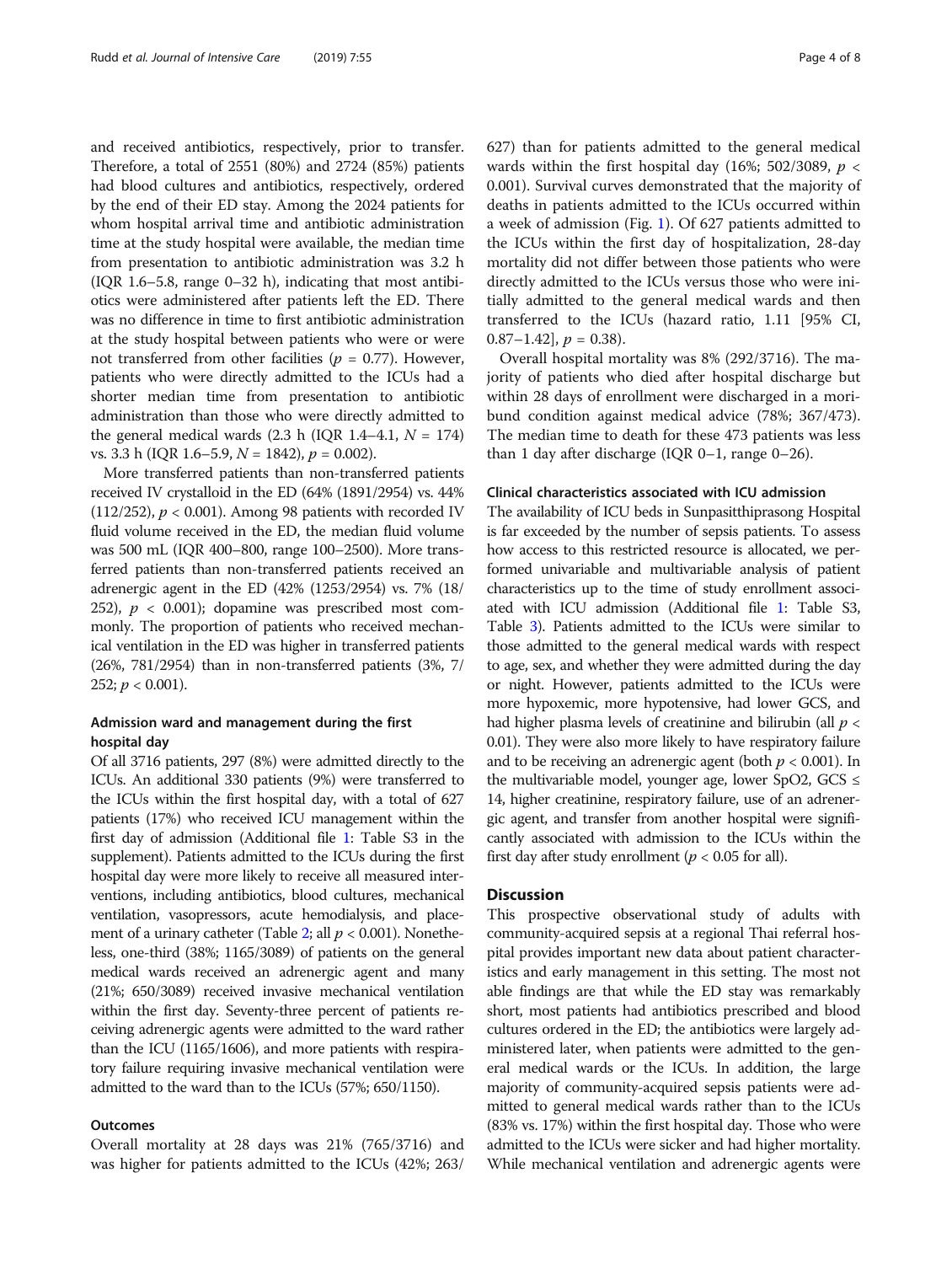| Therapy                        | All patients | General ward | ICU         | $P$ value |
|--------------------------------|--------------|--------------|-------------|-----------|
|                                | $(N = 3716)$ | $(N = 3089)$ | $(N = 627)$ |           |
| Antibiotic, n (%)              | 3308 (89%)   | 2703 (88%)   | 605 (96%)   | < 0.001   |
| Blood culture, n (%)           | 3136 (84%)   | 2573 (83%)   | 563 (90%)   | < 0.001   |
| Urinary catheterization, n (%) | 2457 (66%)   | 1851 (60%)   | 606 (97%)   | < 0.001   |
| Acute dialysis, n (%)          | 33 (0.9%)    | 17 (0.6%)    | 16 (3%)     | < 0.001   |
| Adrenergic agent, n (%)        | 1606 (43%)   | 1165 (38%)   | 441 (70%)   | < 0.001   |
| Mechanical ventilation, n (%)  | 1150 (31%)   | 650 (21%)    | 500 (79%)   | < 0.001   |

<span id="page-4-0"></span>Table 2 Clinical management within the first day of hospitalization

Management of general ward and ICU patients was compared using Mann-Whitney U test for continuous variables and chi-squared or exact tests for categorical variables

ICU intensive care unit

implemented frequently on both the general medical wards and in the ICU, initiation of hemodialysis was uncommon. Sepsis in this setting is a frequently fatal condition.

While there are several well-equipped ICUs in the study hospital, during the study period these were frequently near capacity. As a result, critically ill patients were often admitted to the general medical wards. Indeed, during the first day of hospitalization more than half of patients with respiratory failure or shock were managed outside of the ICUs. Strategies to reduce mortality from sepsis in this and other LMIC settings may thus need to include improving access to ICUs or high dependency units, as well as promoting research and professional guidelines on sepsis care outside of the ICU when ICUs are not available or are fully occupied.

Over 80% of medical ward patients and 90% of ICU patients received at least one antibiotic within the first day of hospitalization. All patients presenting with sepsis should receive early antibiotics; this treatment difference between ICU and non-ICU settings perhaps reflects a lower patient-to-provider ratio in the ICUs. Further assessment of the determinants of this difference could inform future sepsis management guidelines and implementation. Over 80% of patients in this study had blood cultures ordered by attending physicians within the first day of admission. This is significantly higher than reported in other observational studies of sepsis patients in LMICs. Conde et al. reported that, among patients in 19 different hospitals in Brazil, only 16.3% of patients in public hospitals and 34.1% of patients in private hospitals had blood cultures performed [[13](#page-7-0)]. The high percentage of blood culture testing in this study is also supported by an increasingly high total number of blood culture bottles utilized at the study hospital each year [[14](#page-7-0)].

It is notable that so many patients had blood cultures ordered and antibiotics prescribed during their time in the ED, despite the fact that median ED length of stay

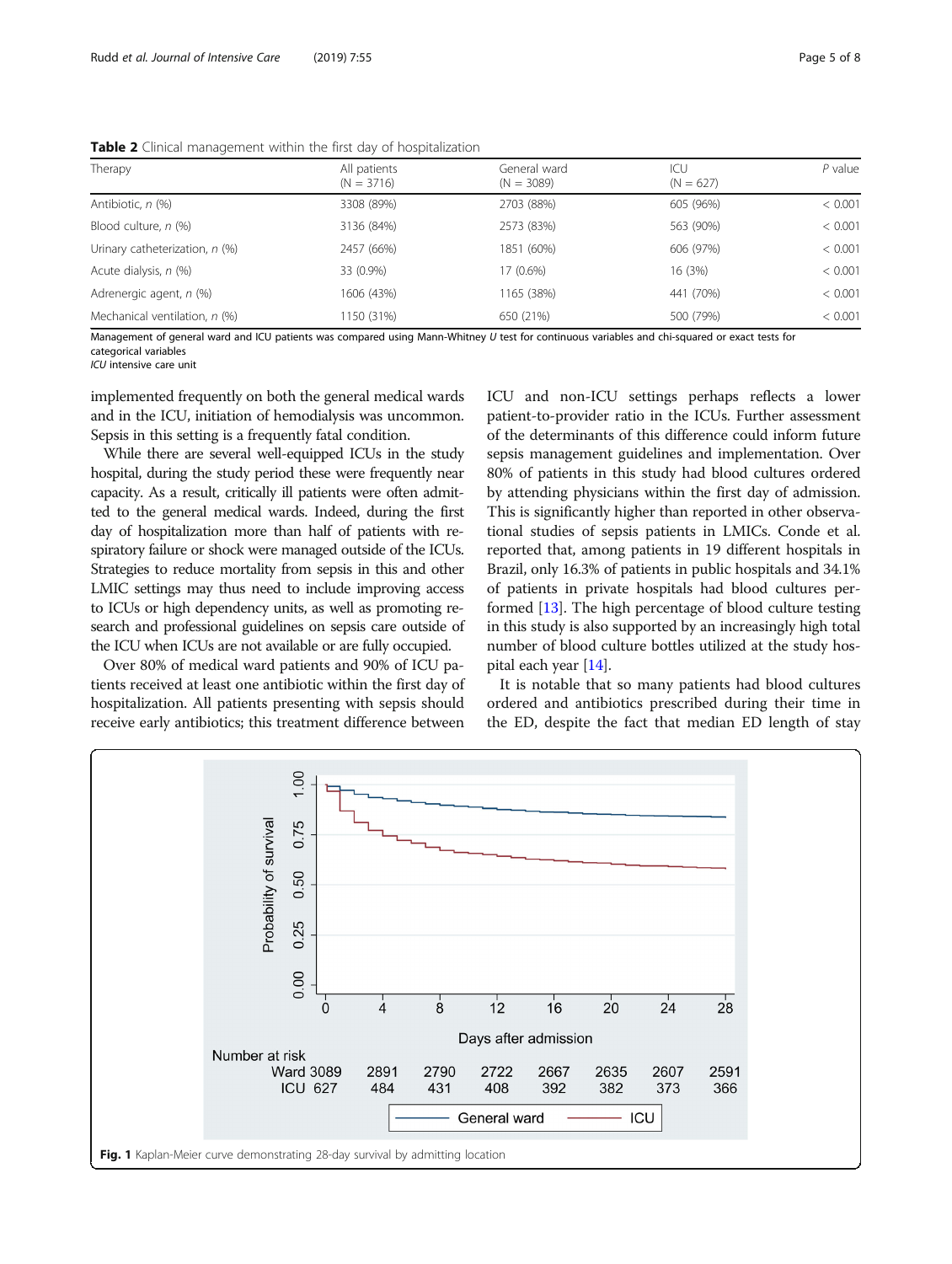<span id="page-5-0"></span>Table 3 Association between patient characteristics at presentation and intensive care unit admission within the first hospital day

| Variables                                       | Number of Patients<br>with Observation | Crude<br>OR (95% CI) | $P$ value | Adjusted<br>OR (95% CI) <sup>a</sup> | $P$ value                |
|-------------------------------------------------|----------------------------------------|----------------------|-----------|--------------------------------------|--------------------------|
| Male sex                                        | 3716                                   | $1.13(0.95 - 1.34)$  | 0.18      | $0.91(0.73 - 1.13)$                  | 0.38                     |
| Age (yrs)                                       | 3716                                   | $1.00(0.99 - 1.00)$  | 0.18      | $0.97(0.96 - 0.98)$                  | < 0.001                  |
| Presence of at least one comorbidity            | 3716                                   | $1.14(0.96 - 1.35)$  | 0.14      |                                      |                          |
| Lowest SpO <sub>2</sub> $(%)^b$                 | 3710                                   | $0.94(0.94 - 0.95)$  | < 0.001   | $0.98(0.97 - 1.00)$                  | 0.005                    |
| Lowest SBP (mm Hg) $^b$                         | 3713                                   | $0.98(0.98 - 99)$    | < 0.001   | $0.99(0.98 - 0.99)$                  | < 0.001                  |
| Lowest GCS $\leq 14^b$                          | 3716                                   | 3.35 (2.77-4.05)     | < 0.001   | $1.29(1.00-1.67)$                    | 0.05                     |
| Highest creatinine (mg/dL) <sup>b</sup>         | 3670                                   | $1.08(1.05 - 1.11)$  | < 0.001   | $1.08(1.05 - 1.12)$                  | < 0.001                  |
| Highest bilirubin (mg/dL) <sup>b</sup>          | 2945                                   | $1.04(1.02 - 1.07)$  | 0.002     |                                      |                          |
| Lowest platelets (cells/ $\mu L$ ) <sup>b</sup> | 3706                                   | $1.00(1.00 - 1.00)$  | 0.98      |                                      | $\overline{\phantom{0}}$ |
| Required mechanical ventilation                 | 3716                                   | $11.9(9.77 - 14.6)$  | < 0.001   | 15.3 (11.7-19.9)                     | < 0.001                  |
| Received adrenergic agent                       | 3716                                   | 3.41 (2.84-4.09)     | < 0.001   | $3.41(2.61 - 4.45)$                  | < 0.001                  |
| Transferred from other hospitals                | 3716                                   | 5.80 (3.59-9.36)     | < 0.001   | $1.97(1.14 - 3.41)$                  | 0.02                     |
| Night time admission                            | 3569                                   | $0.95(0.79 - 1.13)$  | 0.54      |                                      |                          |

OR odds ratio, CI confidence interval, SpO2 peripheral capillary oxygen saturation, SBP systolic blood pressure, GCS Glasgow Coma Scale

<sup>a</sup>Using multivariable logistic regression ( $N = 3661$ )

 $b$ Lowest SpO2, SBP, GCS, and platelets; highest creatinine and bilirubin values; and clinical management up to the time of study enrollment

was less than an hour for both transferred and nontransferred patients. Median time patients with sepsis spend in the ED reflects local practice, and may differ widely by location. However, many studies have reported significantly longer median times to antibiotics in the ED for septic patients, including those performed in high resource settings, and the time from presentation the ED until antibiotic administration has been consistently shown to be related to mortality in sepsis [\[15](#page-7-0)–[17](#page-7-0)].

While overall hospital mortality was low at 8%, some patients were discharged in a moribund condition and, due to local preference, were sent home with the expectation that they would die shortly after discharge. Thus, in this study, 28-day mortality may be the more robust mortality measurement and the best point of comparison with other studies. The 28-day mortality of 21% overall and 42% for patients admitted to the ICUs was similar to or lower than that reported in several other LMICs. For example, Silva et al. reported 47.3% 28-day mortality for adults admitted to ICUs with severe sepsis in Brazil, and Andrews et al. reported 45% 28-day mortality for hospitalized adults with sepsis in the standardof-care arm of a randomized clinical trial in Zambia [[10](#page-6-0), [18\]](#page-7-0). The 28-day mortality in this study is also similar to the in-hospital mortality reported in several studies of patients in high-resource settings. Rhee et al. reported 15% in-hospital mortality and 6.2% discharge to hospice among adult patients with sepsis in 409 U.S. hospitals in 2014, and there was 18.9% in-hospital mortality among patients in the standard-of-care arm of the ProCESS trial [[9,](#page-6-0) [19\]](#page-7-0). This comparable mortality with higher resource settings despite limited resources and different management practices could be due to several contributing factors, such as different causative pathogens [\[20](#page-7-0)] or different characteristics of the study population. Additionally, it is possible that the mortality in this study is spuriously low, as the very high proportion of transferred patients introduces the potential for survivorship bias. Further studies are needed to assess the impact of different sepsis management strategies in diverse settings, including in smaller district hospitals.

This study has several limitations. First, we are unlikely to have enrolled all sepsis patients presenting during the study period. Although study staff consecutively screened all patients admitted to the general medical wards and ICUs, screening was based upon a clinical diagnosis of suspected infection listed in the patient's chart, and some patients with sepsis may have been initially misdiagnosed with non-infectious conditions. Additionally, surgical, obstetric, and pediatric patients were not enrolled. Second, unique characteristics of this study population, such as low HIV prevalence and a very high proportion of patients who were transferred from other facilities, may limit external validity. Third, as an observational study, most of the data were limited to those routinely collected by clinicians in the study hospital. Fourth, as this was a single-center study, our findings may not reflect the management of patients with sepsis elsewhere in Thailand.

There are several strengths of this study. The size—larger than most studies of sepsis management and outcomes in LMICs to date—is a major asset. Patients were consecutively enrolled, limiting potential bias. The followup rate was excellent, with only 12 of 5001 patients (0.2%) missing vital status at 28 days. Following patients to 28 days after enrollment allowed us to capture a more robust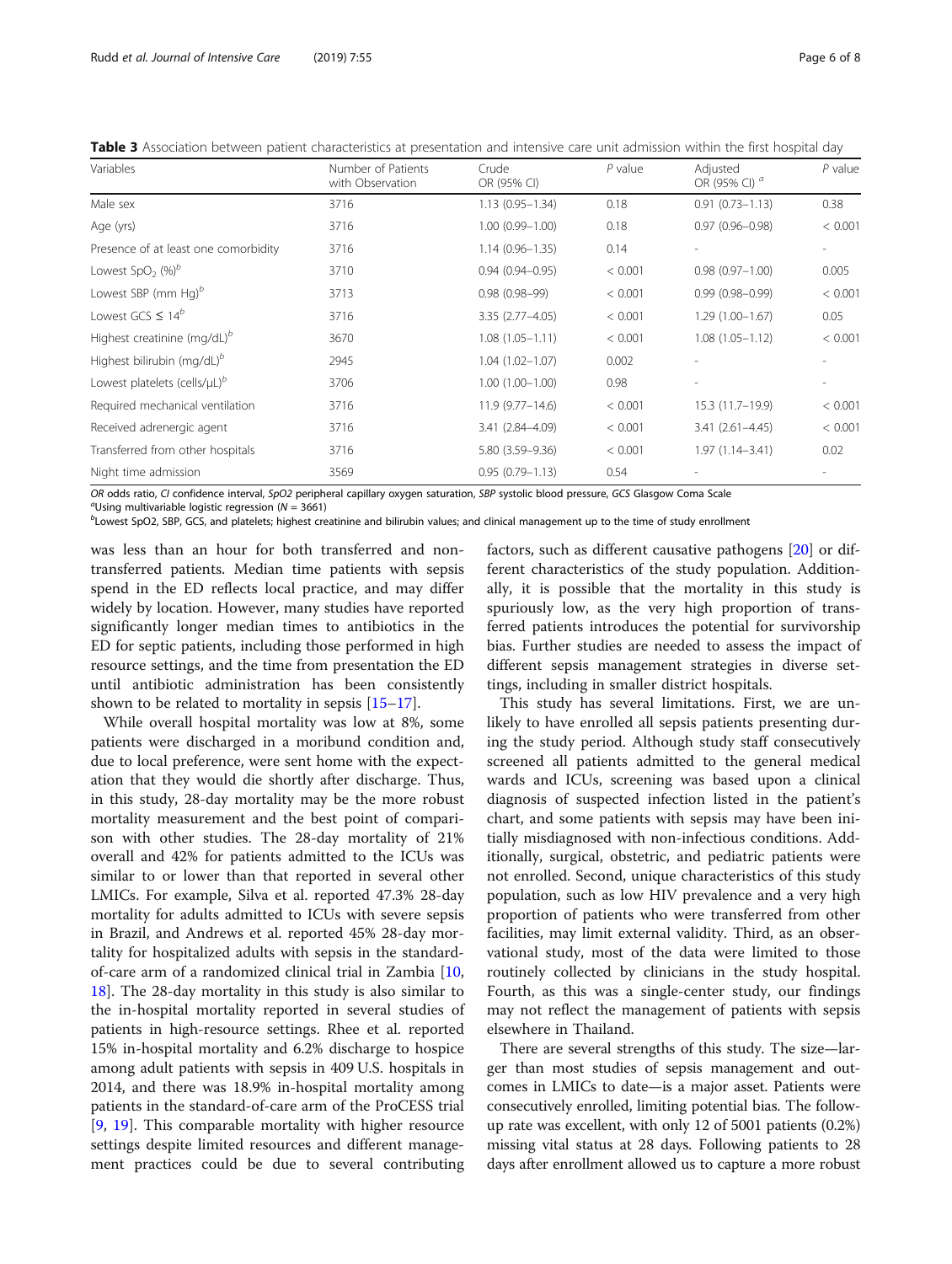<span id="page-6-0"></span>measure of case fatality in this population. Additionally, as 88% of patients were transferred to the study hospital from one of 63 hospitals, we were able to assess early patient characteristics and management at these referring centers.

## Conclusions

In summary, this prospective observational study provides essential data about the characteristics, early management, and outcomes of patients with sepsis at a large public Thai hospital, most of them were referred from over 60 smaller hospitals. While the sickest patients were managed in the ICUs, the large majority of patients were managed on the general medical wards, including those with respiratory failure or shock. This study is among the largest published prospective analyses of patients with sepsis in a LMIC, and suggests that enhancing sepsis care in the ED and general medicals wards, as well as improving access to ICUs, may be beneficial in reducing sepsis mortality.

#### Supplementary information

Supplementary information accompanies this paper at [https://doi.org/10.](https://doi.org/10.1186/s40560-019-0407-z) [1186/s40560-019-0407-z](https://doi.org/10.1186/s40560-019-0407-z).

Additional file 1: Table S1. Patients required at least 3 of the following modified Surviving Sepsis Campaign diagnostic criteria for sepsis for study enrollment. Table S2. Emergency Department management of Thai adult patients with community-acquired sepsis. Table S3. Patient characteristics within the first hospital day, by hospital location.

#### Abbreviations

ED: Emergency Department; ICU: Intensive care unit; LMICs: Low- and middle-income countries; RDT: Rapid diagnostic test (RDT); GCS: Glasgow Coma Scale; IQR: Interquartile range; SBP: Systolic blood pressure; SpO2: Peripheral capillary oxygen saturation; IV: Intravenous; HIV: Human Immunodeficiency Virus; OR: Odds ratio; CI: Confidence interval

#### Acknowledgements

We are grateful to the patients and staff of Sunpasitthiprasong Hospital, and the Wellcome Trust-Oxford University-Mahidol University Tropical Medicine Research Program. We thank Praweennuch Watanachaiprasert, Kantiya Jirapornuwat, Mayura Malasit, Passaraporn Kesaphun, Chayamon Krainoonsing, Gumphol Wongsuvan, Areeya Faosap, Yaowaret Dokket, Sukhumal Pewlaorng, and Diane Tomita for their clinical, laboratory and administrative support.

#### Authors' contributions

PT, DL, and TEW conceived of and designed the study. NPJD, DL, and TEW obtained funding. VH, PT, DL, and TEW participated in and supervised data collection. KER, VH, DL, and TEW prepared the data for analysis. ALF provided statistical advice. KER, VH, DL, and TEW performed data analysis. KER prepared the initial draft of the manuscript, and all authors contributed substantially to its revision. KER, TEW, and DL take responsibility for the paper as a whole. All authors read and approved the final manuscript.

#### Funding

National Heart, Lung and Blood Institute of the National Institutes of Health (R01HL113382 and T32HL007287) and Wellcome Trust (090219/Z/09/Z). All study activities, including data collection, data analysis, data interpretation, and writing of the report were performed solely by the participating authors without the sponsors' involvement.

#### Availability of data and materials

The datasets used during the current study are available from the corresponding author on reasonable request.

#### Ethics approval and consent to participate

This study was conducted in full compliance with the principles of good clinical practice and the ethical principles of the Declaration of Helsinki. The study protocol and related documents were approved by Sunpasitthiprasong Hospital Ethics Committee (039/2556), the Ethics Committee of the Faculty of Tropical Medicine of Mahidol University (MUTM2012-024-01), the University of Washington Division of Human Subjects (Institutional Review Board approval 42988), and the Oxford Tropical Research Ethics Committee of the University of Oxford (OXTREC172-12).

#### Consent for publication

Not applicable.

#### Competing interests

The authors declare that they have no competing interests.

#### Author details

<sup>1</sup>International Respiratory and Severe Illness Center, University of Washington, Seattle, WA, USA. <sup>2</sup> Division of Pulmonary, Critical Care, and Sleep Medicine, Department of Medicine, University of Washington, Seattle, WA, USA. <sup>3</sup>Department of Critical Care Medicine, University of Pittsburgh Pittsburgh, PA, USA. <sup>4</sup>Mahidol-Oxford Tropical Medicine Research Unit, Faculty of Tropical Medicine, Mahidol University, Bangkok 10400, Thailand. 5 Department of Medicine, The University of Calgary, Calgary, Alberta, Canada. <sup>6</sup>Sunpasitthiprasong Hospital, Ubon Ratchathani, Thailand. <sup>7</sup>Departments of Family Medicine, Epidemiology, and Global Health, University of Washington, Seattle, WA, USA. <sup>8</sup>Centre for Tropical Medicine and Global Health, Nuffield Department of Medicine, University of Oxford, Oxford, UK.

#### Received: 20 June 2019 Accepted: 14 October 2019 Published online: 02 December 2019

#### References

- 1. Singer M, Deutschman CS, Seymour CW, Shankar-Hari M, Annane D, Bauer M, et al. The third international consensus definitions for sepsis and septic shock (Sepsis-3). JAMA. 2016;315:801–10.
- 2. Fleischmann C, Scherag A, Adhikari NKJ, Hartog CS, Tsaganos T, Schlattmann P, et al. Assessment of global incidence and mortality of hospital-treated sepsis – current estimates and limitations. Am J Respir Crit Care Med. 2016;193:253–72.
- 3. Cheng AC, West TE, Limmathurotsakul D, Peacock SJ. Strategies to reduce mortality from bacterial sepsis in adults in developing countries. PLoS Med. 2008;5:1173–9.
- Rhodes A, Evans LE, Alhazzani W, Levy MM, Antonelli M, Ferrer R, et al. Surviving sepsis campaign: International Guidelines for Management of Sepsis and Septic Shock: 2016. Crit Care Med. 2017;45:486–552.
- 5. Gaieski DF, Edwards JM, Kallan MJ, Carr BG. Benchmarking the incidence and mortality of severe sepsis in the United States. Crit Care Med. 2013;41: 1167–74.
- 6. Kaukonen K-M, Bailey M, Suzuki S, Pilcher D, Bellomo R. Mortality related to severe sepsis and septic shock among critically ill patients in Australia and New Zealand, 2000-2012. JAMA. 2014;311:1308–16.
- 7. The ARISE Investigators and the ANZICS Clinical Trials Group. Goal-directed resuscitation for patients with early septic shock. N Engl J Med. 2014;371: 1496–506.
- 8. Mouncey PR, Osborn TM, Power GS, Harrison D a, Sadique MZ, Grieve RD, et al. Trial of early, goal-directed resuscitation for septic shock. N Engl J Med. 2015;372:1301–11.
- 9. The ProCESS Investigators. A randomized trial of protocol-based care for early septic shock. Process trial. N Engl J Med. 2014;370:1–11.
- 10. Andrews B, Semler MW, Muchemwa L, Kelly P, Lakhi S, Heimburger DC, et al. Effect of an early resuscitation protocol on in-hospital mortality among adults with sepsis and hypotension: a randomized clinical trial. JAMA. 2017;318:1233–40.
- 11. Hantrakun V, Somayaji R, Teparrukkul P, Boonsri C, Rudd K, Day NPJ, et al. Clinical epidemiology and outcomes of community acquired infection and sepsis among hospitalized patients in a resource limited setting in